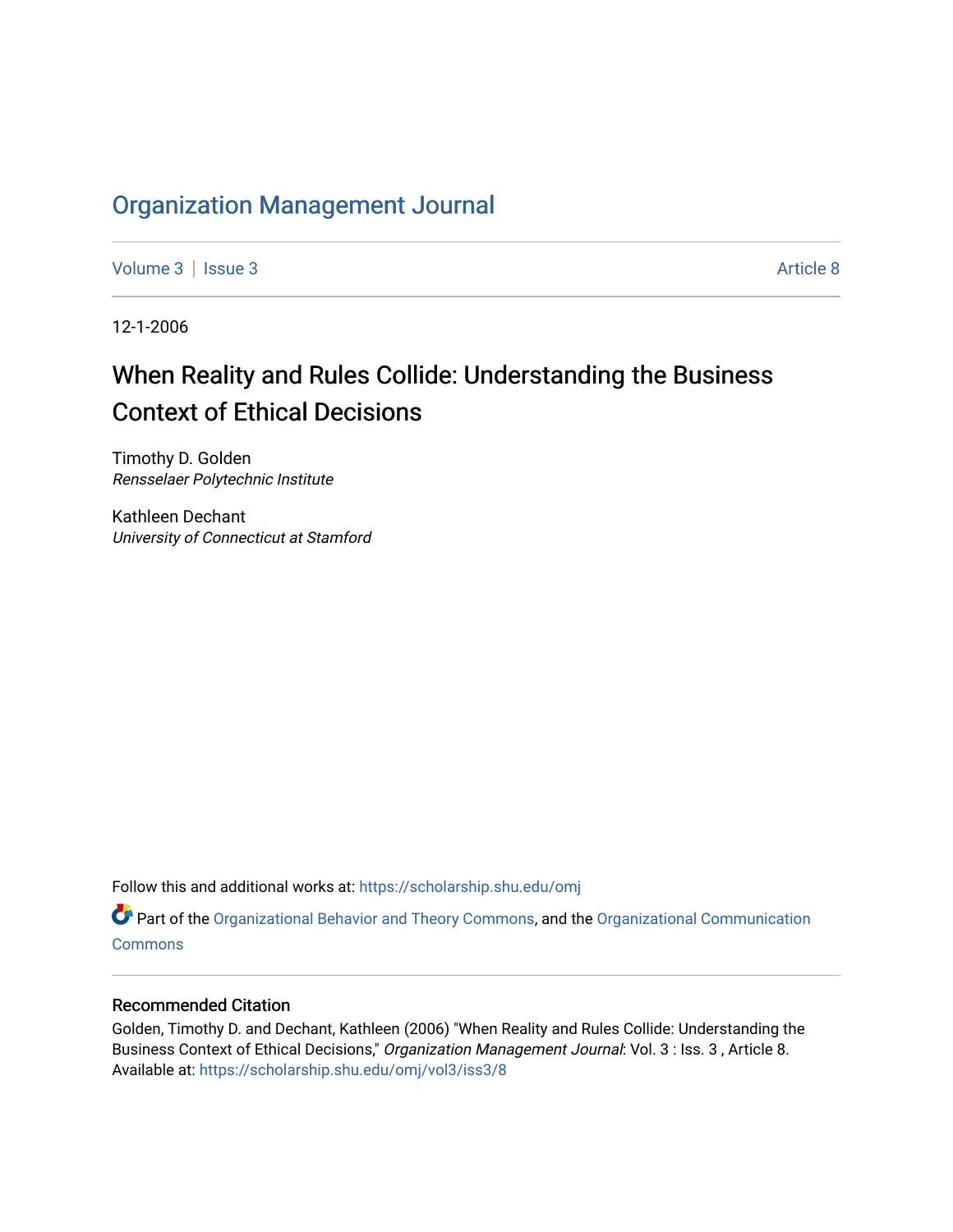**Organization Management Journal**  *Teaching & Learning: ELA 2005 Best Papers*  2006 Vol. 3, No. 3, 234-247 © 2006 Eastern Academy of Management ISSN 1541-6518 www.omj-online.org

## **When Reality and Rules Collide: Understanding the Business Context of Ethical Decisions**

#### [TIMOTHY D. GOLDEN](mailto:GoldenT@rpi.edu)

Rensselaer Polytechnic Institute

#### [KATHLEEN DECHANT](mailto:Kathleen.Dechant@business.uconn.edu)

University of Connecticut at Stamford

With the series of ethics scandals over the last decade, more and more companies have created, updated, or clarified their corporate codes of conduct. Yet even though tougher and more detailed guidelines are in place, managers often find themselves questioning the validity and application of some rules in certain situations. In particular, when managers experience a disconnect between company rules and what is actually occurring on the job, they are faced with the choice of whether or not to adhere to the rules, or bend or break them. This inbasket exercise simulates a day in the life of a corporate manager who faces such a challenge, and provides participants with the opportunity to experience real-world ethical dilemmas and to assess their own views in relation to them. It is designed primarily for use with graduate students or upper-division undergraduates.

**Keywords:** Ethics, Ethical Decision Making, Ethical Conduct

As a result of recent ethics scandals and the corresponding implementation of the Sarbanes-Oxley legislation, more and more companies have created, updated, or clarified standards of ethical behavior for their employees. What happens, however, if company rules do not cover certain situations? Most managers live by a personal code of conduct that includes a set of principles about behaving with integrity, treating others with respect, and keeping commitments (Veiga, Golden, & Dechant, 2004) and do not hesitate to listen to their conscience. If managers find their personal views in contradiction with corporate regulations and guidelines, what determines whether or not they should adhere to the rules or bend or break them? This article describes an in-box exercise designed to acquaint students with the challenges of managerial decision making in situations where company rules are absent or vague about the ethical standards which might apply.

In a recent study described in the *Academy of Management Executive* (Veiga et al., 2004), executives from various industries were asked to report their observations relative to decision making in situations where individuals are confronted with choices which favor bending or breaking company rules and general operating policy. On average, 70 percent of the survey respondents reported that rule bending is fairly typical. Although reasons vary, the study determined that they fall into three distinct categories: performance-based judgment calls, faulty rules, and socially embedded norms.

*Performance-based judgment* calls refer to situations where executives consider the ultimate welfare and reputation of their companies prior to taking action. In other words, they try to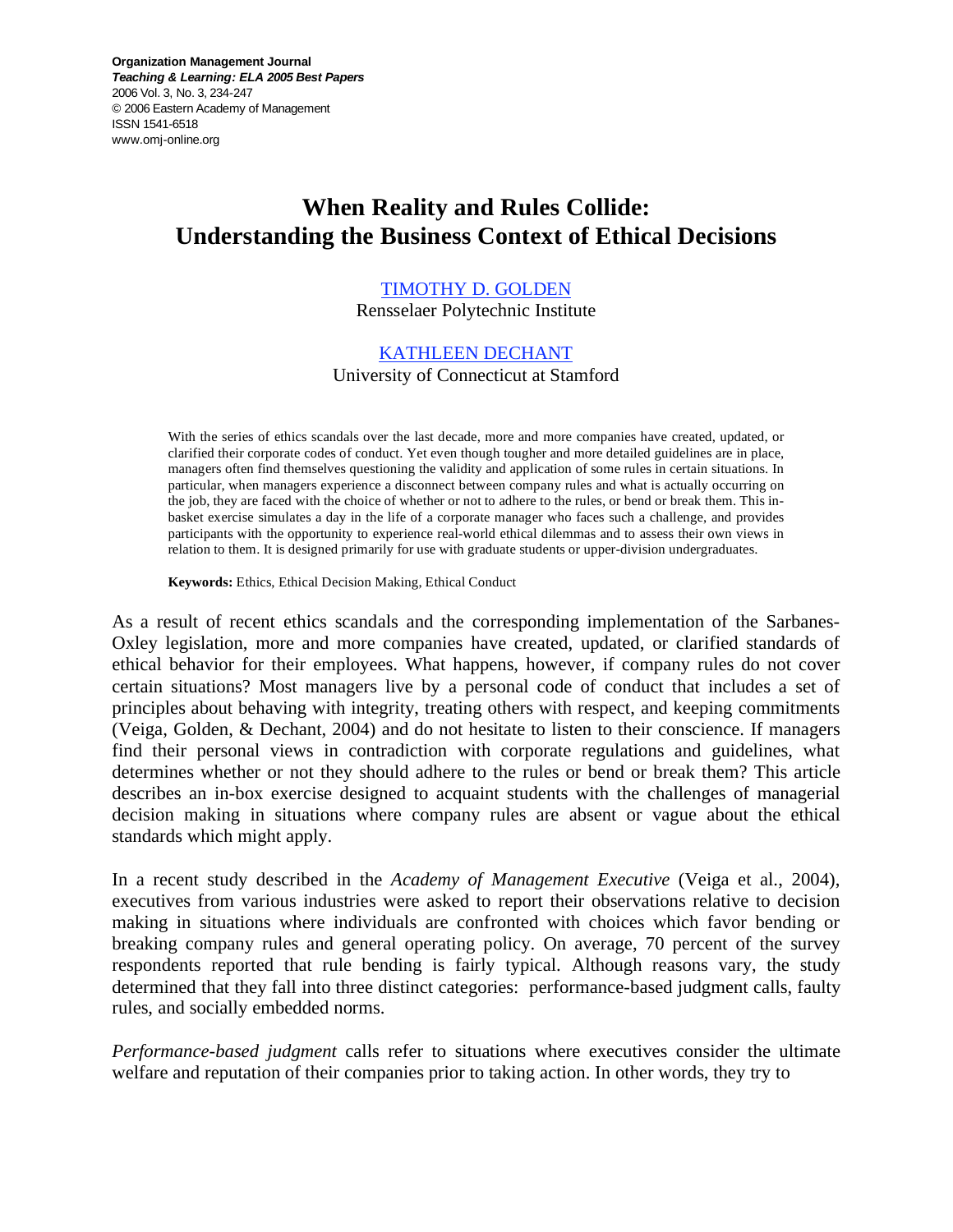balance the long-term impact of their choices with short-term results. They will bend or break rules when the outcome will be fairer in the long run for the company than it might be otherwise. Managers are interested in making decisions that get the job done but do not harm their organizations. For instance, if a company policy forbids overtime pay, a manager may feel perfectly justified giving extra vacation days to recognize an employee who works on a weekend during an emergency.

The second category, *faulty rules*, involves situations where managers make exceptions to company policies that appear to be unfair, ambiguous, out of date, or poorly conceived. For example, rule bending managers might well make an exception for a hardworking employee who must transport small children to day care every morning and finds it difficult to make the published 9 a.m. start time required by her employer.

In the third category, *socially embedded norms*, managers choose to break or bend the rules because they believe what they are doing is common practice, i.e. everyone else does it. This category also reflects the role that social relationships play in influencing rule bending and how managers sometimes turn a blind eye towards certain practices that may be widespread (Maclean, 2001). Examples include ignoring inappropriate employee practices such as leaving early for a long weekend, or not enforcing policies based on the premise that these are commonly accepted norms of behavior in the organization, such as using office phones for personal use. According to the survey this rationale was largely, though not completely, frowned upon by executives.

Companies whose ethical guidelines or codes of conduct are vague or incomplete place their managers and employees in a bind. If codes are to be useful, they must clarify beliefs, values, and norms. For example, when does the need of an organization to make a profit prevail over the interests of customers, employees, or distributors (Weiss, 2006)? Furthermore, the absence of clear guidelines relative to ethics policy and acceptable practice can place executives at personal risk (Badaracco, 2001; Paine, 1996). Simply being a good citizen may be valued in theory, but in practice the rewards are not evident and present personal risk to the decision maker. As a result, executives encounter circumstances where they believe challenging existing standards or practices is appropriate but will choose to take actions tempered by the personal consequences to them and to their positions (Brass, Butterfield, & Skaggs, 1998). The situations presented in this in-basket exercise reflect the reasons executives reported in the *Academy of Management Executive* survey (Veiga, et al. 2004) for not bending the rules as well as those in which they believed rule bending was appropriate. Through the completion of the in-basket items and ensuing discussions, students learn to better analyze and problem solve ethical dilemmas and recognize the limitations of corporate ethics codes in guiding everyday managerial situations.

## **Overview of the Exercise**

This in-basket exercise simulates a day in the life of a corporate manager confronted with a series of decisions with ethical implications that relate to the company's code of conduct and operating policies. Terry Ruller works for Ethi-Tech, a global technology firm headquartered in the northeastern part of the United States. Terry heads up the North American Sales Force of Ethi-Tech with offices in Chicago, Atlanta, Houston, and San Francisco as well as Toronto and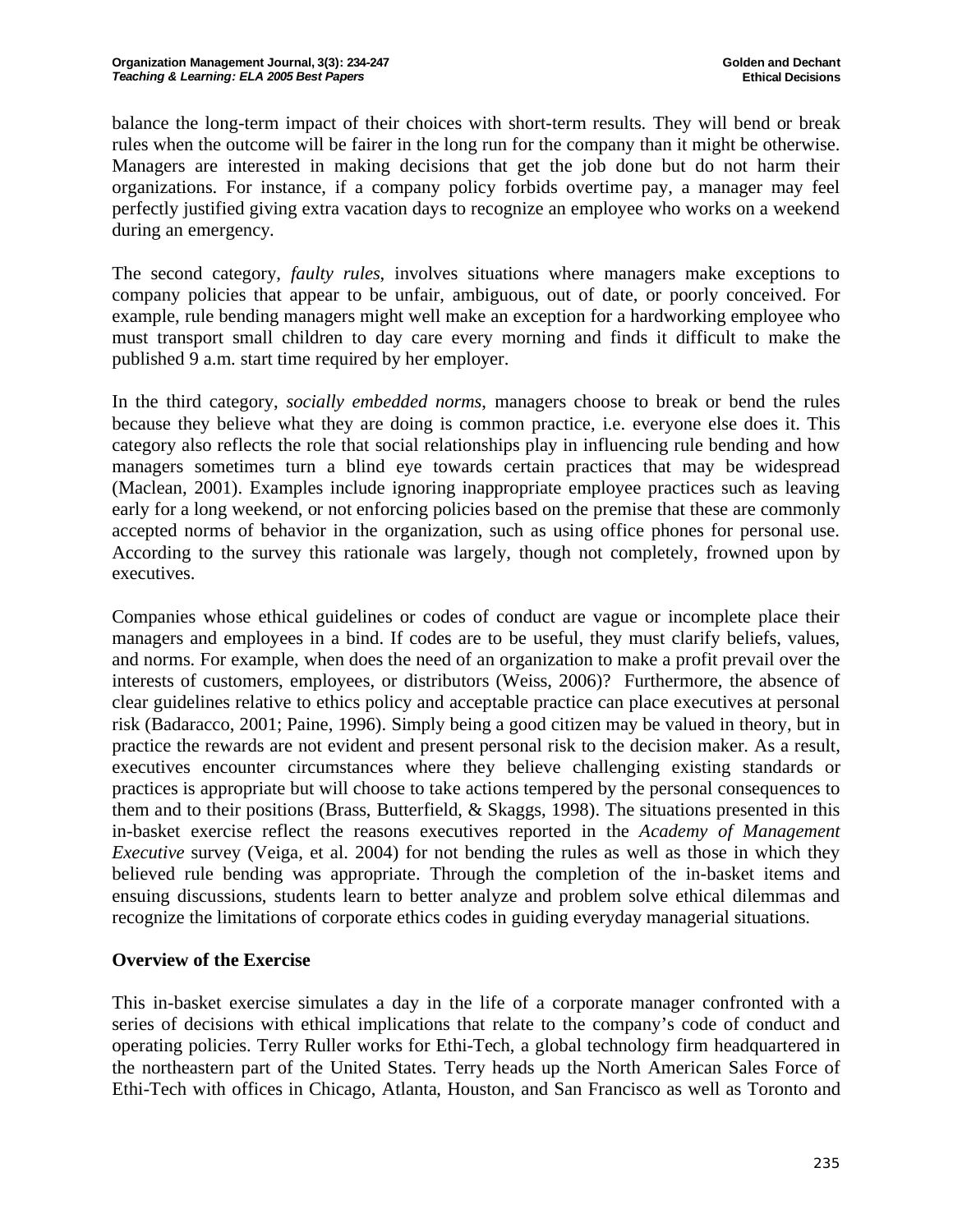Calgary in Canada. Ethi-tech also has sales offices in France, Italy, Argentina, Brazil, Mexico, and Venezuela. In the first part of the exercise, students are asked to assume Terry's role and respond to 12 items in his/her in-basket on the day before a corporate ethics conference. In the second part of the exercise, students are invited to prepare Terry's recommendation for change to the corporate ethics code for presentation at the conference, based on his/her recent decisionmaking dilemmas from the in-basket.

## **Exercise Objectives**

After completing this exercise, students should be better able to:

- 1. Recognize the limitations of corporate ethics codes in providing guidance to employees and managers in everyday situations;
- 2. Analyze and problem solve ethical dilemmas where corporate rules and managerial common sense appear to conflict;
- 3. Gain insights into their own personal values and probable actions and decisions in the face of ethical dilemmas;
- 4. Compare the results of their own decisions with those of corporate managers and professionals.

| <b>Est. Time</b> | <b>Action</b>                                                                                                                                                                                 |
|------------------|-----------------------------------------------------------------------------------------------------------------------------------------------------------------------------------------------|
| 10 minutes       | Facilitator introduces exercise.                                                                                                                                                              |
| 10 minutes       | Facilitator distributes handouts (Appendix B: in-basket and Ethi-Tech<br>Corporate Code of Conduct) and instructs students to work individually on<br>the disposition of each in-basket item. |
| 15-20 minutes    | Students are divided up into small groups (four to five members) to discuss<br>their individual decision choices and to arrive at a group consensus for each<br>item.                         |
| 20 minutes       | Facilitator debriefs group in-basket decisions (Appendix A contains possible<br>decisions and explanations).                                                                                  |
| 15 minutes       | Small groups meet a second time to discuss the Ethi-Tech Corporate Code of<br>Conduct and arrive at recommendations for change.                                                               |
| 10 minutes       | Each group reports its change recommendations.                                                                                                                                                |
| 5 minutes        | Facilitator conducts general debrief and wrap-up.                                                                                                                                             |
| 90-95 minutes    | <b>Total Estimated Time Requirement</b>                                                                                                                                                       |

## **Overview of Sequence and Timing of Conducting the Exercise in Class**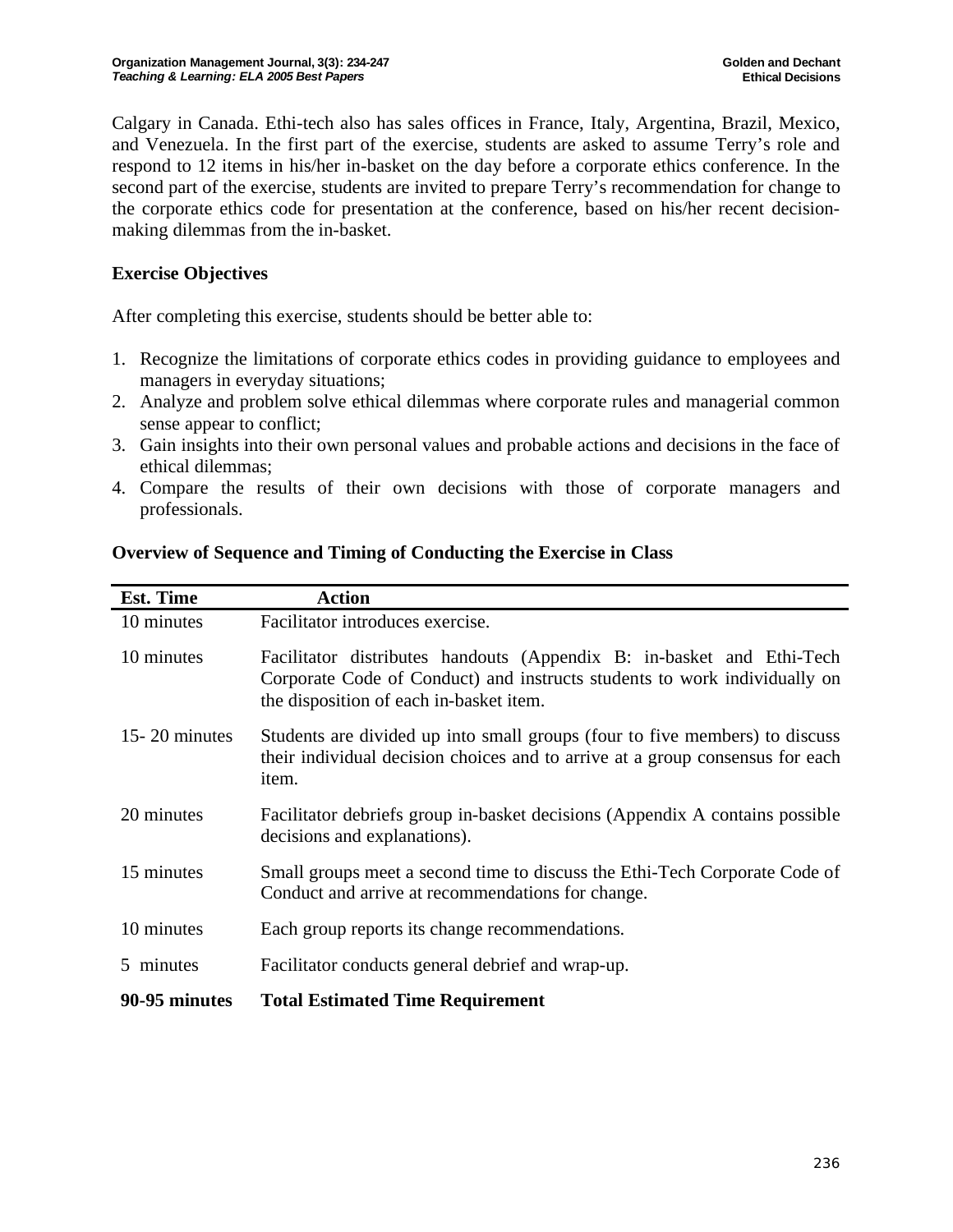## **Target Audience**

This exercise is designed primarily for use with graduate students or upper-division undergraduates.

## **Facilitator Preparation**

This exercise is intended to supplement a class module on ethics and ethical decision making. Prior to giving this exercise to students, it is recommended that the facilitator:

- Read the "facilitator instructions" section below;
- Gain familiarity with the items in the in-basket as well as the "Ethi-Tech Code of Conduct" (both featured in the student handouts in Appendix B);
- Review possible decisions and explanations for in-basket items (Appendix A);
- Read the reference article "Why managers bend company rules" (Veiga et al., 2004).

## **Facilitator Instructions**

- 1. Present the findings from the survey described in the article, "Why managers bend company rules," focusing on the three categories of rule bending rationale in Table 1 of the article (performance based judgment calls, faulty rules, socially embedded norms) and the top ten reasons for not bending the rules (Figure 1 in the article). Use this introduction as an opportunity to stress the value of clear and comprehensive ethical policies as well as management leadership in establishing a culture of integrity. (Time: 10 minutes)
- 2. Distribute the student handouts in Appendix B. Instruct students to read the items in Terry's in-basket, make their decisions, and give a rationale for each decision in the spaces provided. (Time: 10 minutes)
- 3. Move students into small groups to review and discuss their individual decisions, working to arrive at a consensus for each item. Encourage them to integrate the information in the introduction on the three categories for bending rules—performance based judgment calls, faulty rules, and socially embedded norms. (Time: 15-20 minutes)
- 4. Debrief the entire class using some or all of the questions below (Appendix A provides some possible decisions and explanations for each item in Terry's in-basket). (Time: 20 minutes)
	- What was your rationale for each decision?
	- Would you feel comfortable justifying your decision up the management chain?
	- Who is affected immediately by your decision? How?
	- Is your decision likely to establish a precedent? How will the company be affected by similar future decisions?
	- How might employee performance and morale be impacted by your decision?
	- Did the Ethi-Tech Code of Conduct help you make your decision? If so, how? If not, why?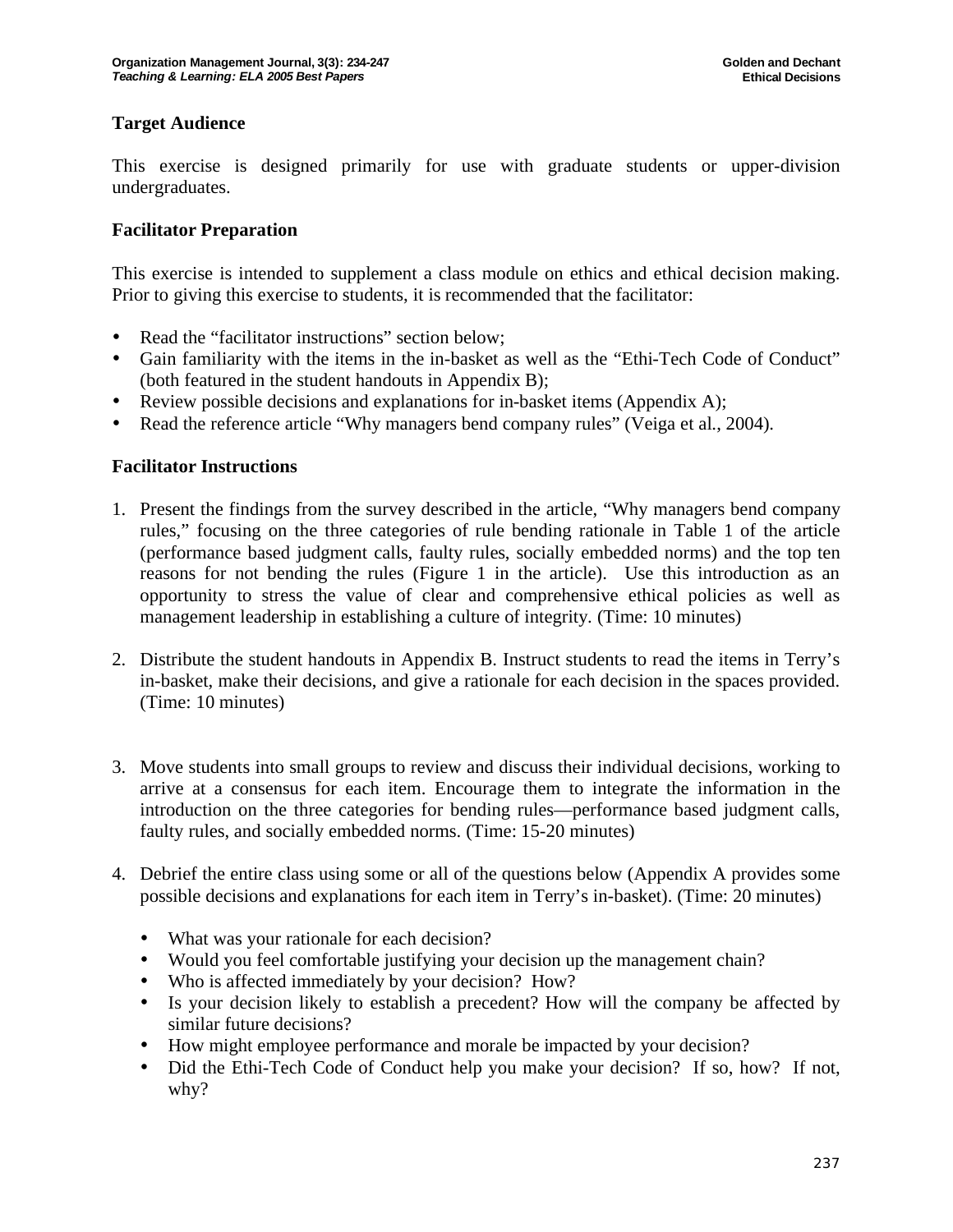We have found this portion of the exercise to lead to rich discussions about the challenges of making sound ethical decisions in a corporate environment. Students are inevitably surprised at how much their own decisions differ from others in their small group and class, even in what might otherwise be considered a fairly homogenous student body. MBA students typically bring their own ethical lens to each in-basket item, in-part shaped by prior experiences and the daily challenges they have faced throughout their careers. Discussions at some point usually center on the trade-offs of what decision is best from a "business" standpoint, versus what is ethically appropriate to do. Some students point to the Corporate Code of Conduct as rationale for their decisions, whereas other students point to the need to "interpret" the rules in order to do what is best for the company. Lively debates are usually sparked during the interplay of these two perspectives.

- 5. Reassemble students into small groups. Ask them to assume the roles of the managers at the Ethi-Tech off-site meeting on ethics. Instruct them to discuss the current Corporate Code of Conduct's strengths and limitations based on their experience resolving the items in Terry's in-basket. Have them form a list of recommended changes to address errors and omissions in the Code. (Note: If access to the Internet is possible, students can search the web for examples of companies' ethics policies to compare with Ethi-Tech's.) (Time: 15 minutes)
- 6. Debrief class based on small group discussions of Corporate Code of Conduct. In debriefing this segment of the exercise, the facilitator will want to ensure that the suggested changes are realistic and applicable. One way to do this is to refer to examples of other codes of conduct from other companies to illustrate the typical content and nature of corporate ethics policies and programs. (Time: 10 minutes)
- 7. Generally debrief and wrap-up the exercise, highlighting the interplay between individual decisions managers make daily (e.g. the in-basket items) with the company's Code of Conduct and ethics programs. (Time: 5 minutes)

## **Materials Needed**

Facilitator should make copies for each student of Appendix B (Student instructions, Terry's Inbasket, Code of Conduct), as well as the Veiga et al. (2004) article. As an additional option, the facilitator may wish to provide examples of corporate ethics codes.

## **Conclusion**

As a result of their participation in this exercise, students will have an opportunity to experience real-world ethical dilemmas and assess their own values and views in relation to them. In the course of decision making and problem solving, they will be challenged to maintain their espoused values, norms, and assumptions in relation to company stated policies and practices when confronted with situations where the two appear to disagree. Finally, they will have a chance to compare their decisions with those of other students as well as a sample of corporate managers who faced similar situations (Veiga et al., 2004).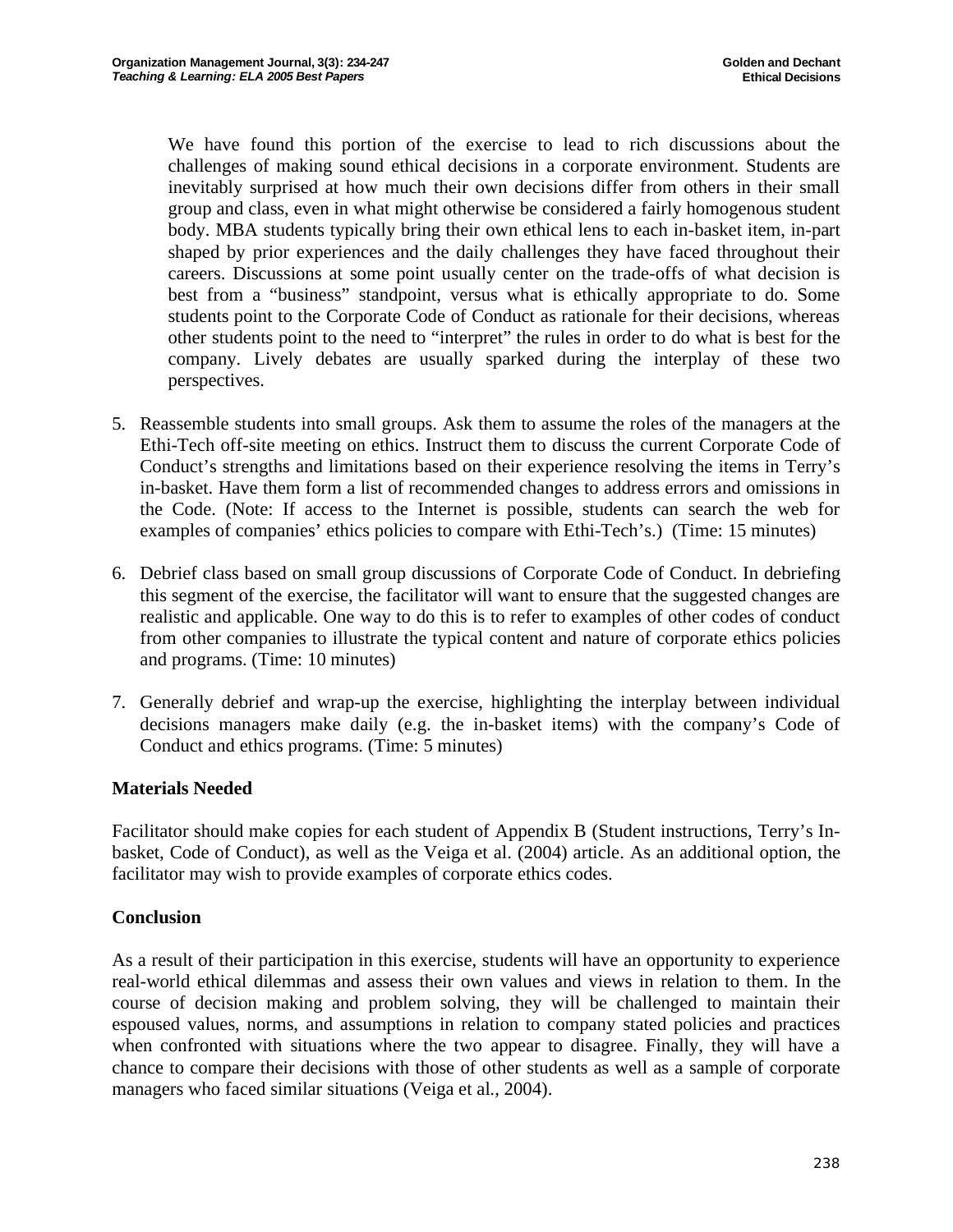### **REFERENCES**

- Badaracco, J. Jr. (2001, September). We don't need another hero. *Harvard Business Review*, 120-126.
- Brass, D., Butterfield, K., & Skaggs, B. (1998). Relationships and unethical behavior: A social network perspective. *Academy of Management Review*, 23, 14-31.
- Maclean, T. (2001). Thick as thieves: A social embeddedness model of rule-breaking in organizations. *Business and Society*, 40, 167-196.
- Paine, L. (1996). Venturing beyond compliance. In *The evolving role of ethics in business*. New York: The Conference Board, 13-16.
- Veiga, J. F., Golden, T. D. & Dechant, K. (2004). Why managers bend company rules. *Academy of Management Executive,* 18, 2, 84-91*.*
- Weiss, J. W. (2006). *Business Ethics: A Stakeholder and Issues Management Approach*. Thomson South-western Inc.

#### **APPENDIX A: Instructor Materials**

#### **In-Basket Items: Possible Decisions and Explanations**

Below are possible decisions and associated explanations for each of the in-basket situations provided in the student handout. Each decision is based on the three categories of rule bending described earlier, as detailed further in the Veiga et al. (2004) article on the topic. Specifically, each item entails rationale aimed at performance-based judgment calls, faulty rules, or socially embedded norms. In **performance-based judgment calls**, the category favors rule bending in cases in which managers are placing the welfare and reputation of their organizations over the short-term impact of a single violation, company guideline, or policy. In **faulty rules**, managers act from the premise that the rules or policies in question are unfair, out of date, or ambiguous. For **socially embedded norms**, managers chose to bend or break the rules because they believe the behaviors are common practice and therefore justified due to generally accepted behavioral norms. Responses from conducting this exercise with professional MBAs who are managers themselves have been supportive of the decisions and explanations given below.

#### **Item 1: Approve expense report.**

In some emergency situations, managers believe rule violations are not only ethical but necessary. The purchase of a washer and dryer might be perceived as evidence of the company's concern for its employees and their families. It is one less thing they have to worry about as they try to recover from the disaster. On a more pragmatic level, depending on how long the power is out, the appliances enable the sales representatives to conduct business while maintaining the professional appearance that clean clothes creates! *(Performance-based judgment call)*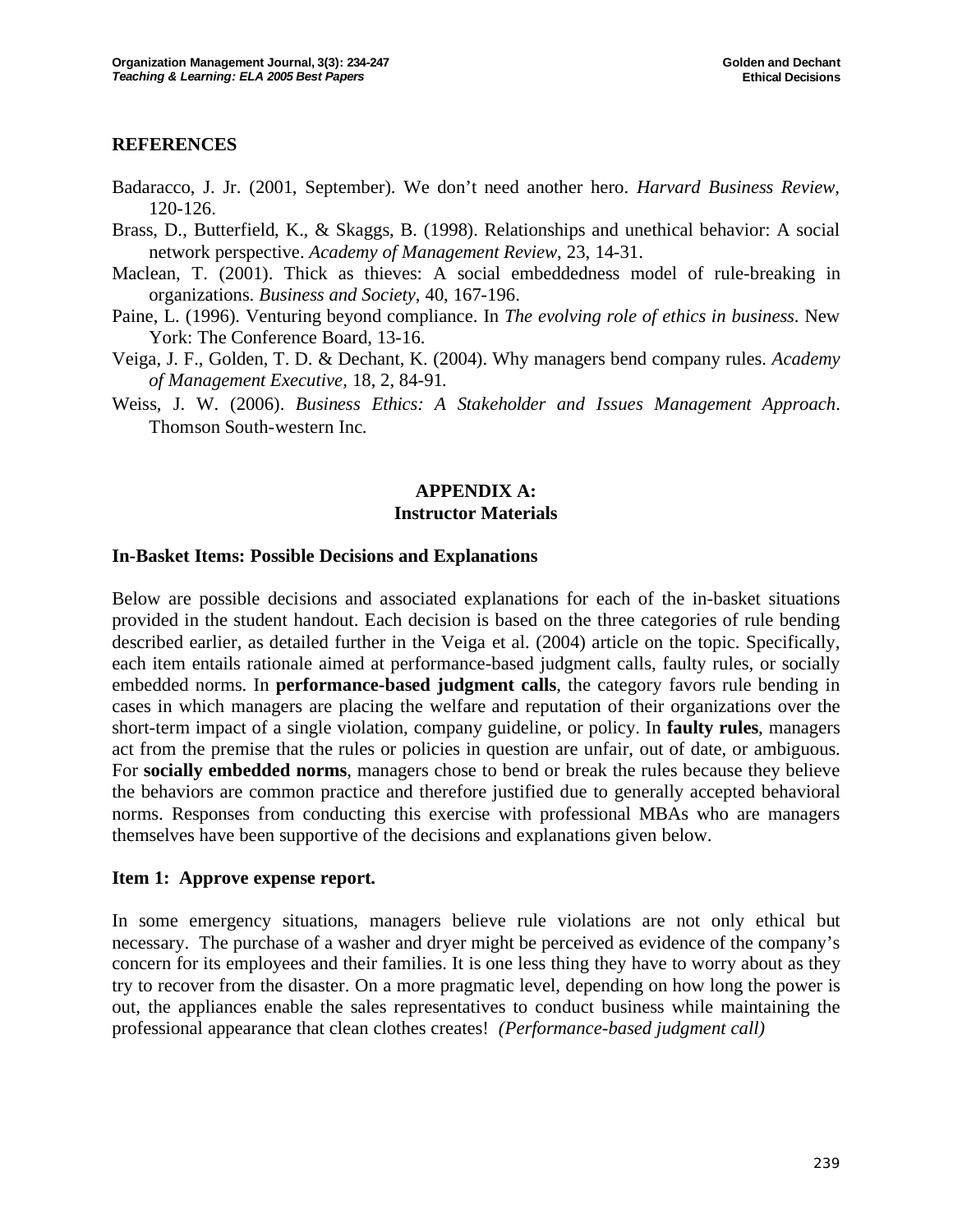## **Item 2: Sign time sheet.**

For many companies, when employees cannot be compensated with money for one reason or another, allowing compensatory vacation time is the norm. Given the absence of such an option in Pauline's firm, she is justified in bending the rule in this situation, particularly if one considers the impact of not providing some form of recognition and appreciation for the crew's work. It would not be surprising if this same crew was not motivated to work on future company emergencies. Terry ought to take the initiative to push for a change in policy to allow compensatory time off in the firm to avoid future conflicts. *(Performance-based judgment call)* 

## **Item 3: Do not approve expense reimbursement.**

Organizations set limits on expense accounts for good reasons. While Alicia's manager probably expects to encounter situations where meals and entertainment expenses run over a bit, how much is too much? By denying this significant violation of the cap, Terry reinforces the company guidelines and avoids making arbitrary exceptions where if \$170 is okay, then why not \$200 or \$225, etc.? *(Faulty rules)*

## **Item 4: Do not falsify the work schedule.**

Falsification of the work schedule is not warranted in this case. While Brian has a good reason to miss work, his absence need not be explained beyond taking time off for "personal reasons." Assuming this will be a relatively short-term situation, Brian can tap into his vacation time or personal day allowance. Doing otherwise would set an uncomfortable and unethical precedent. *(Faulty rules)*

### **Item 5: Seek approval from boss.**

Since this is likely to be a one-time event, in order to keep up morale and good will Terry may want to seek approval for the purchase as an exception despite the fact that Courtney should have known better. *(Performance-based judgment call)*

### **Item 6: Do not sign expense account.**

The use of company funds for escort services is not only unethical, but probably illegal. *(Faulty rules)* 

### **Item 7: Approve award.**

Technically, the deal was consummated during the period and met the 40 percent sales goal despite the fact that \$50,000 of a particular contract is contingent upon the availability of a part which may or may not materialize before the end of the period. Since we are not talking about fraudulently booking revenue associated with reaching a sales goal, the impact on motivation and morale of the denial of bonus and award outweigh the possibility that the part may not be available. *(Performance-based judgment call)*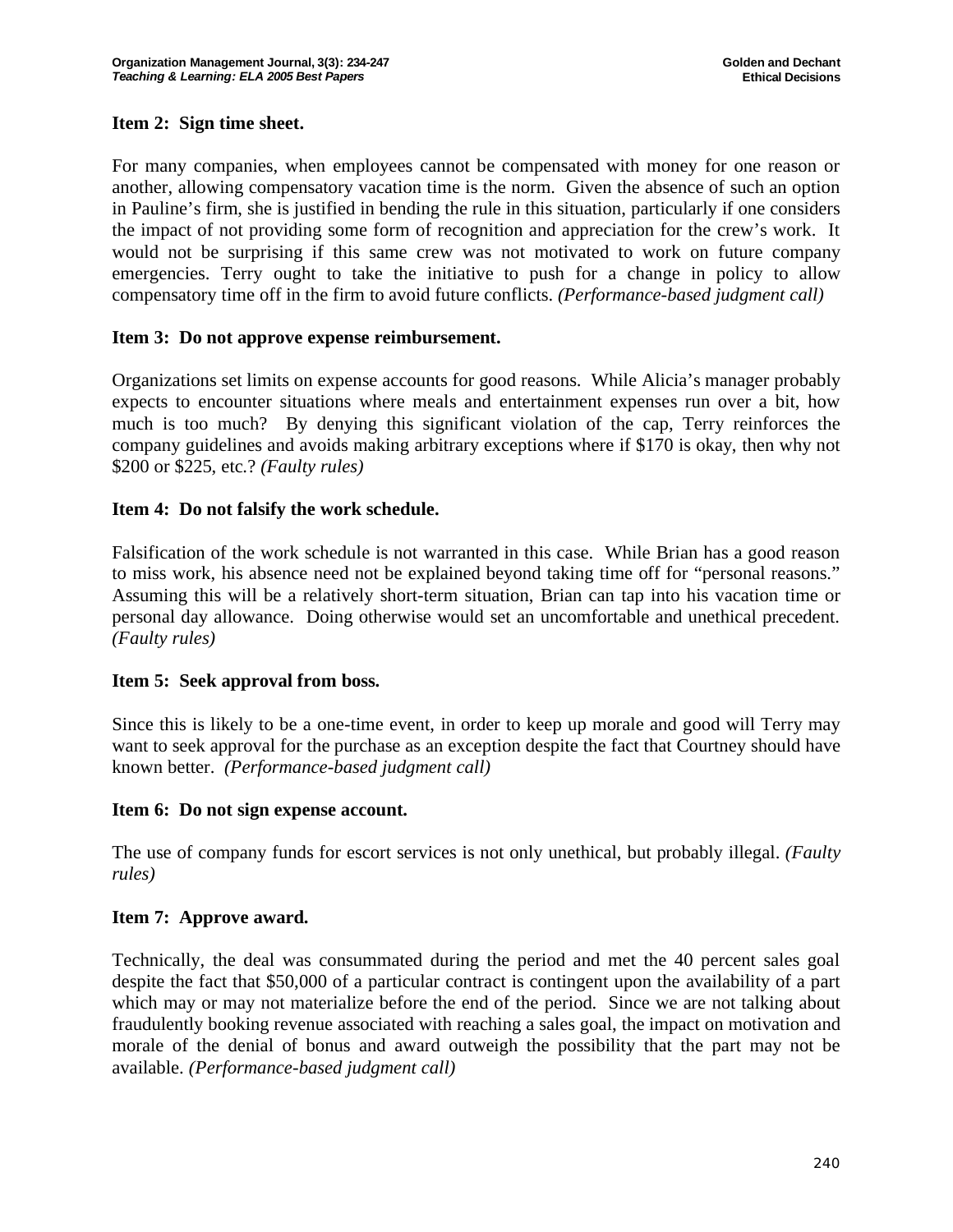## **Item 8: Do not approve phone bill.**

Ethical decisions should not be made in a vacuum. In this example, both employees are members of a larger organization and must operate in the best interests of the firm. In the situation described the manager's reasoning is faulty. Even though the secretary appears to be getting away with using the telephone for personal reasons, her actions are contrary to company policy and should not be used as an excuse for others' violations. *(Socially embedded norms)*

### **Item 9: Stay in coach class.**

Save the upgrade for your next vacation. It appears that the corporate culture values thrift and saving money where possible. Such a culture is sustained by leadership and the example it sets, since a leader's actions set the tone and direction for behavior within the ranks of employees. Therefore, despite the fact that you are paying for the upgrade yourself, it is best to uphold the spirit of the culture by flying coach. If this were a situation in which you were expected to arrive at your destination and immediately step into a very important client meeting, flying in first class might help you be at your best. However, in such a case you may choose to point this out to your colleagues in advance and stress the fact that you are paying the difference in cost yourself. *(Socially embedded norms)*

### **Item 10: Make things right with Raj.**

While you cannot get Raj reimbursed directly for the shirt, you can bend the rules and approve the equivalent of the cost of the shirt added to other legitimate reimbursables such as taxi cabs, meals, etc. *(Faulty rules)* 

### **Item 11: Clarify the rules in a culturally acceptable way.**

Global firms with high ethics are comfortable operating with diverse internal and external stakeholders. They begin with a strongly stated and widely shared philosophy about valuing customers as well as employees. While they encourage tolerance and respect for individual differences, they stress those values, norms, and behaviors that are in the best interest of the firm worldwide. In this example, customer service is a universal norm. Terry needs to have this made clear to the office in Venezuela and elsewhere. Lunch times can be flexible but the interests and welfare of clients must not be jeopardized. *(Socially embedded norms and performance-based judgment)*

### **Item 12: Issue the cell phone.**

Here is a clear case where a rule has been established without consideration of possible implications. Positions for which companies expect employees to be available should be used as a guideline for cell phone issuance. *(Faulty rules)*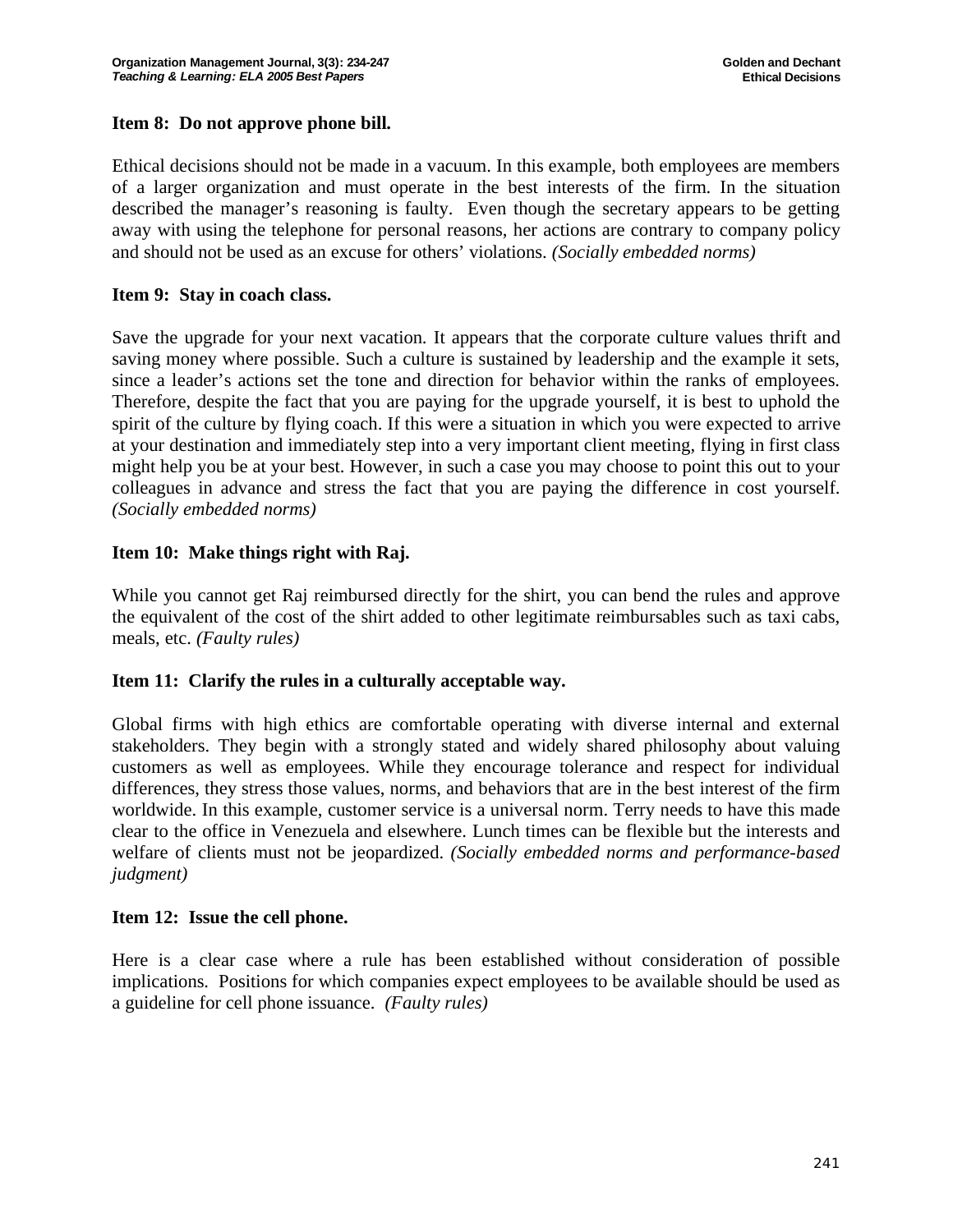### **APPENDIX B: Student Instructions**

This exercise is based on the results of a real-world study of managers who are faced with situations in which they must weigh options as they attempt to make the appropriate or "right" decision. However as you will see, in making the appropriate decision, managers are faced with options which include either bending or breaking the company "rules." You will assume the role of Terry Ruller, manager of the North American Sales Force of U.S.-based Ethi-Tech, a technology firm with regional offices in Chicago, Atlanta, Houston, and San Francisco as well as Toronto and Calgary in Canada. Ethi-tech also has branch sales offices in France, Italy, Argentina, Brazil, Mexico, and Venezuela.

Terry has just returned from lunch and finds a number of in-basket items sitting on the desk. These items, which include expense accounts, telephone messages, report approvals, and memos, must be handled this afternoon because Terry will be leaving for a weeklong company ethics conference in Chicago first thing in the morning.

The meaning of business ethics is certainly on Terry's mind. Terry has also been asked to work with a group of peers at the conference to review the Corporate Ethics Code (Exhibit 1) and make recommendations for any necessary changes. Terry has been invited to participate in a corporate ethics conference along with other members of upper management. As a group they will be reviewing Ethi-Tech's Corporate Code of Conduct in order to update and clarify it based on their collective experiences and the growing influence of the Sarbanes-Oxley Act. However before leaving Terry must handle these in-basket items, most of which contain ethics implications.

### **Directions: Part 1**

Review Ethi-Tech's Mission Statement, particularly the part about ethical standards. Then go through the 12 items in Terry's in-basket. Put an "X" through your choice and explain your reason for each decision in the space provided on the form. If you need more room, continue writing on the back of the form. When you are finished, your instructor will ask you to discuss your choices with your team to arrive at a consensus decision for each item.

**Directions: Part 2** (Your instructor will inform you when to complete this part of the exercise)

Assume that it is now the day of the conference and you are about to meet with your colleagues at Ethi-Tech. Based on your collective experience with the in-basket exercise, discuss the strengths and weaknesses of Ethi-Tech's Corporate Code of Conduct. With the members of your team, identify and agree what needs to be changed, clarified, or added. Prepare a group recommendation for presentation to the class.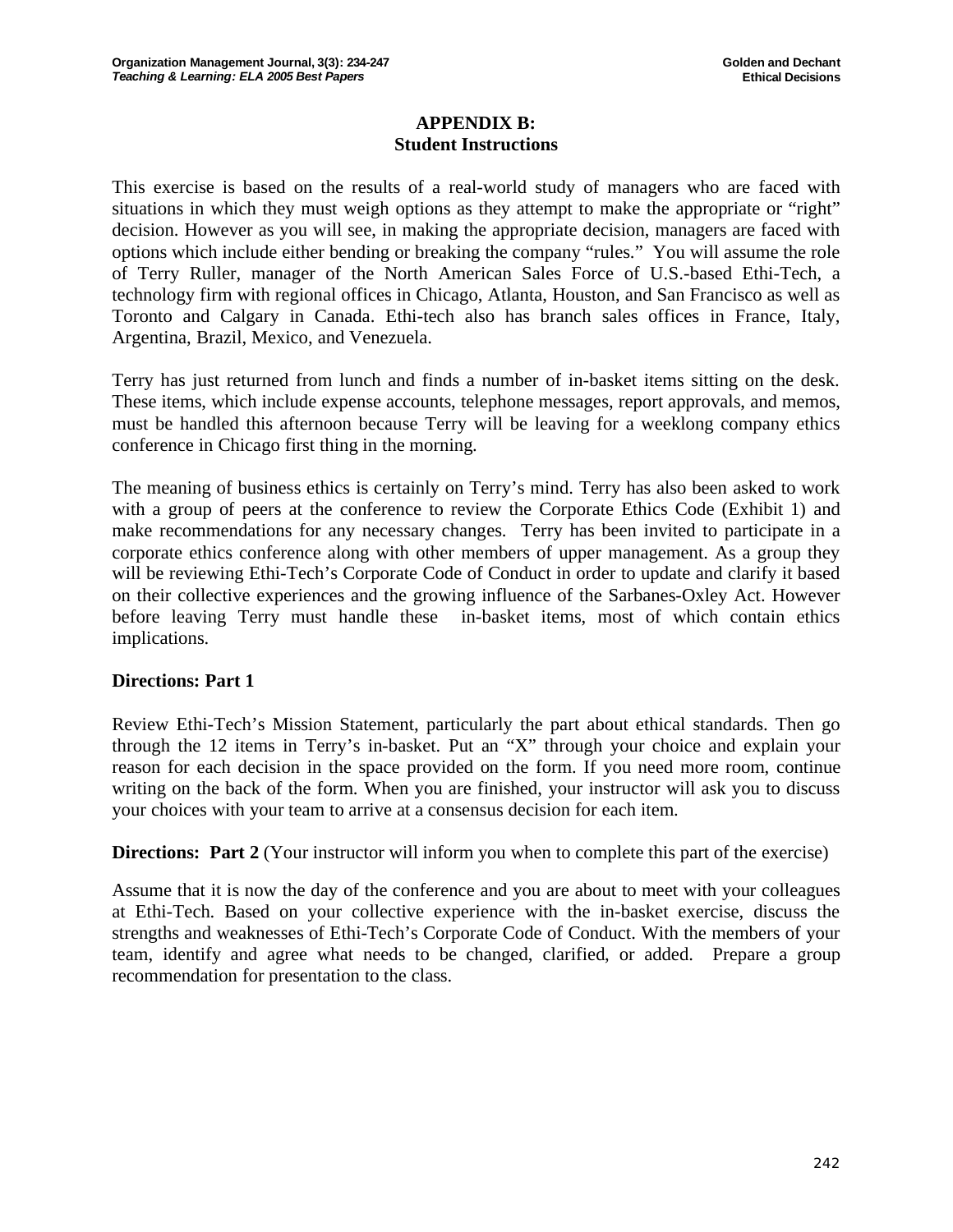## **Terry's In-basket**

#### **Item 1: Clean clothes**

Kansas City regional manager, Steve M., charged \$1200 for a washer and dryer for office use. A Level Five tornado downed power lines in a residential area where half of his sales representatives lived. Power was out for over a week. Company rules do not allow for the use of company funds for such purchases. He's submitted his expense account for your approval.

| <b>Approve Expense Report</b> | Do not approve expense report | Other |
|-------------------------------|-------------------------------|-------|
|                               |                               |       |
|                               |                               |       |
|                               |                               |       |
|                               |                               |       |

#### **Item 2: Going beyond the call**

Pauline's crew worked overtime over the weekend on a big customer order. Overtime pay is not an option. Pauline has asked for permission to give her three-person crew an extra vacation day in recognition of their hard work. Since there is no mechanism for this in the company, she asks you to sign their time sheet for their day off as if they had been working.

| Sign time sheet | Do not sign time sheet | Other |
|-----------------|------------------------|-------|
|                 |                        |       |
|                 |                        |       |
|                 |                        |       |
|                 |                        |       |

#### **Item 3: Travel reimbursement**

Alicia just returned from a sales trip to New Orleans. While there, she had the opportunity to eat dinner with a top manager who is likely to buy many of Ethi-Tech's products. However the dinner was at a very high-end restaurant and cost \$170 over the maximum allowable per-meal corporatewide cap for meal and entertainment expenses.

| Sign expense sheet | Do not sign expense sheet | Other |
|--------------------|---------------------------|-------|
|                    |                           |       |
|                    |                           |       |
|                    |                           |       |
|                    |                           |       |

#### **Item 4: Marital counseling**

Brian has been having some marital problems which he does not want to share with others in the office. He comes to you to ask for three hours off every other week to go to counseling. As the counseling appointment times vary, he asks you to simply state on the common office schedule various types of fictitious off-site meetings with clients.

**Change appointment schedule to reflect fictitious off-site meetings Do not change appointment schedule Other**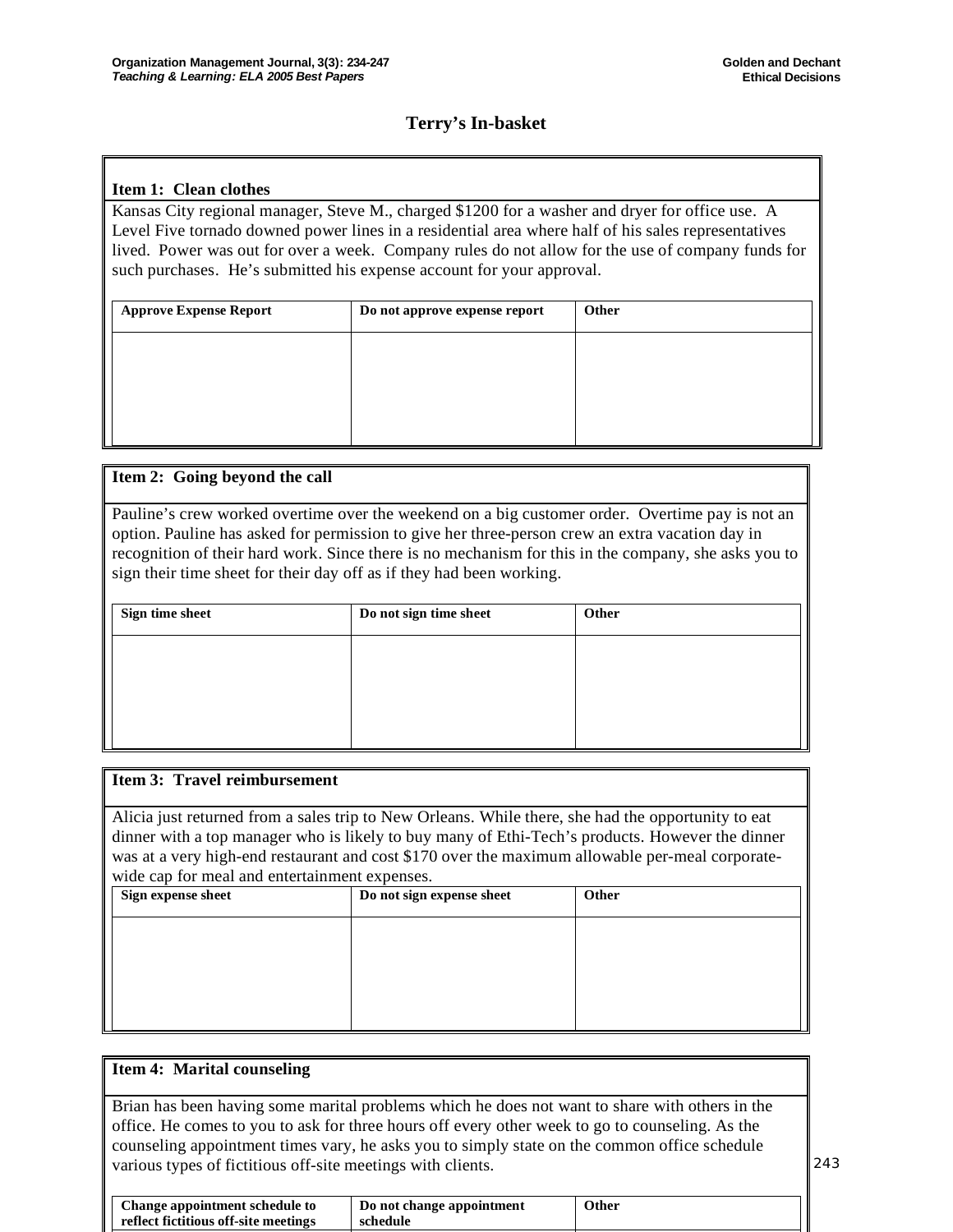#### **Item 5: New policy**

On Wednesday Courtney purchased a new digital assistant (\$250) to carry with her on client visits. However, Ethi-Tech recently instituted a new corporate-wide policy, which went into effect over a week ago, that requires prior approval for equipment purchases. Courtney did not obtain prior approval, and told you she doesn't recall hearing about the new policy even though she attended a meeting where it was mentioned. You must now decide if you will go to your boss and seek approval for the purchase.

| <b>Seek Approval from Boss</b> | Do not Seek Approval from Boss | Other |
|--------------------------------|--------------------------------|-------|
|                                |                                |       |
|                                |                                |       |
|                                |                                |       |
|                                |                                |       |

#### **Item 6: Personal services**

During a recent sales trip to Tijuana in Mexico, Todd enlisted the services of an "escort" to accompany him to a reception hosted by a senior government official. Even though he is unmarried, Todd felt this was necessary to "look the part" and socialize effectively with top managers who would be attending the reception with their spouses. He has submitted a reimbursement form for \$300 for "personal services."

| Sign reimbursement form | Do not sign reimbursement form | Other |
|-------------------------|--------------------------------|-------|
|                         |                                |       |
|                         |                                |       |
|                         |                                |       |
|                         |                                |       |

#### **Item 7: Award approval**

One of your sales teams has completed a major initiative and increased sales of Ethi-Tech's products in the Chicago area by 37 percent. For such achievements, Ethi-Tech has an award and sizeable bonus for any team that increases sales by 40 percent or more in any period. You have been approached by the team requesting that you approve the award for them.

| <b>Approve award</b> | Do not approve award | Other |  |
|----------------------|----------------------|-------|--|
|                      |                      |       |  |
|                      |                      |       |  |
|                      |                      |       |  |
|                      |                      |       |  |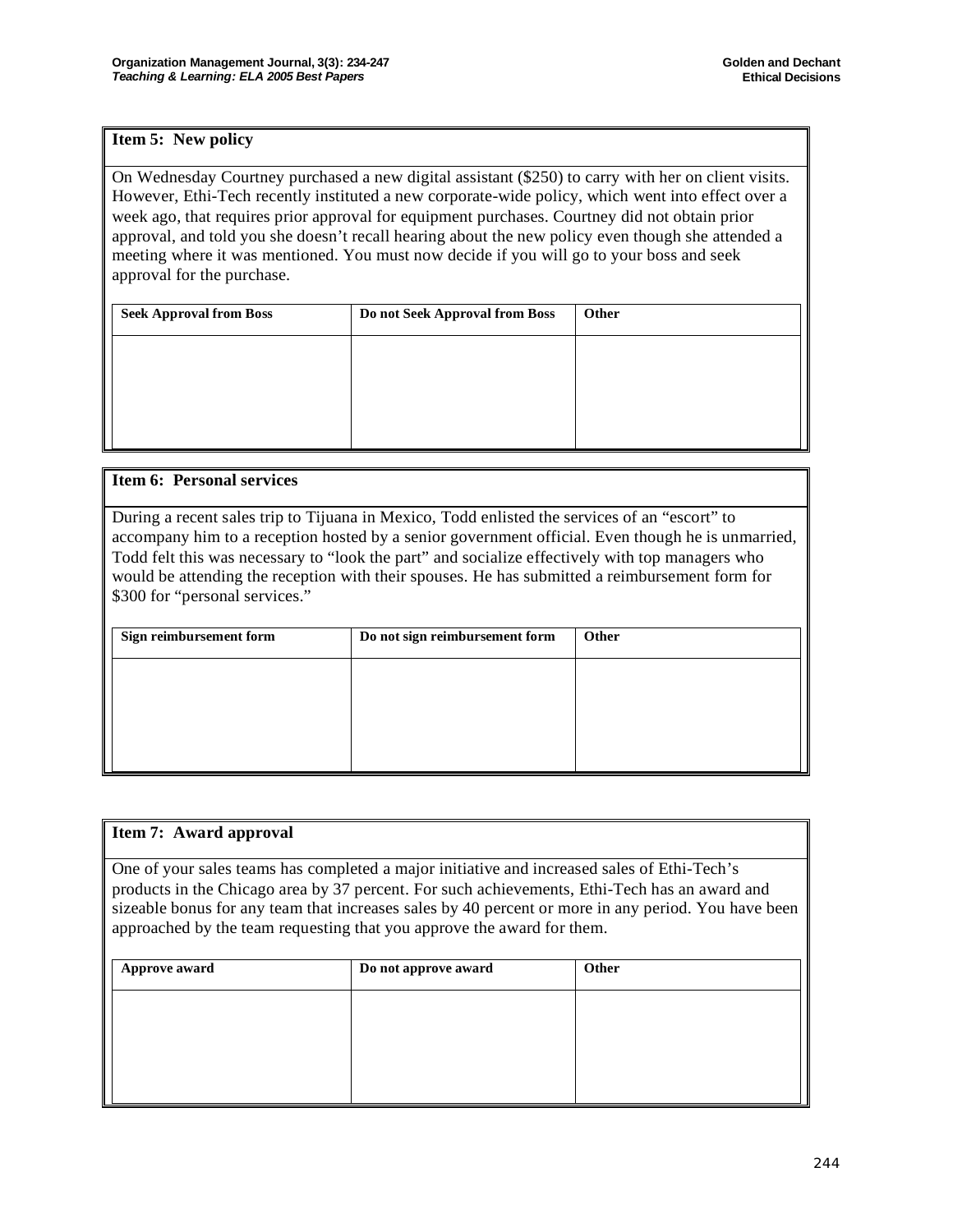#### **Item 8: Phone bill**

Company policy states not to use office phones for personal reasons. However, you receive a copy of the office phone bill for one junior manager (a high performer) whose unit clearly violates this policy. When you call the manager to alert him to the violation, he says that "it's no big deal" and that he's seen the division head's secretary chatting with her boyfriend on the phone under the boss' nose. You need to decide if you will approve the phone bill.

| Approve phone bill | Do not approve phone bill | Other |
|--------------------|---------------------------|-------|
|                    |                           |       |
|                    |                           |       |
|                    |                           |       |
|                    |                           |       |

#### **Item 9: Upgrade to first class**

You are making flight reservations for your next trip to Houston. The reservation agent asks if you would like to receive an upgrade to first class for \$85 since you have qualified due to your recent travels. You could easily afford this out of your own pocket but you are not sure if you should accept, as you have heard other managers at Ethi-Tech discuss how they believe all employees should fly in standard coach seats. You are not sure if other employees will be on the same flight.

| Accept upgrade | Do not accept upgrade | Other |  |
|----------------|-----------------------|-------|--|
|                |                       |       |  |
|                |                       |       |  |
|                |                       |       |  |
|                |                       |       |  |

## **Item 10: A new shirt**  Raj, one of your best sales people, has sent you a receipt for the purchase of a white dress shirt. Apparently, a very expensive prototype of company equipment leaked carbon dust ink into his overnight bag on a recent business trip and ruined a shirt. Raj was carrying the equipment to show

to a customer and you asked that he carry the equipment with his baggage for safety purposes. Company rules do not permit reimbursement for the purchase of clothing.

| Tell Raj you are sorry but cannot<br>accommodate his request | <b>Suggest Raj increase the amounts</b><br>on the expense report for cabs and<br>tips to cover the cost of the shirt | Other |
|--------------------------------------------------------------|----------------------------------------------------------------------------------------------------------------------|-------|
|                                                              |                                                                                                                      |       |
|                                                              |                                                                                                                      |       |
|                                                              |                                                                                                                      |       |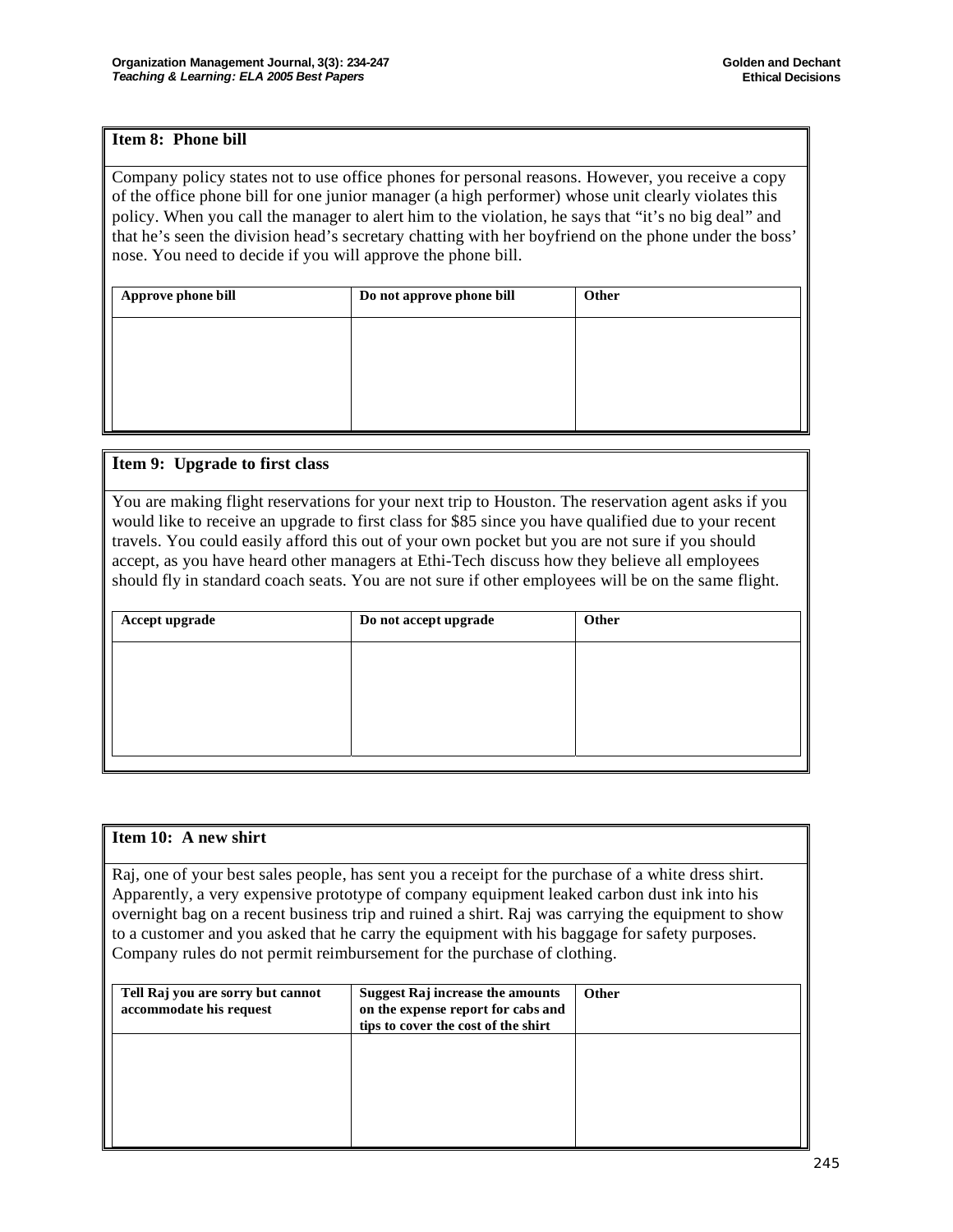#### **Item 11: Lunch at your desk**

In an email from your American sales manager in Venezuela, you read that he is upset about a practice in his office that caused him to lose a client. Apparently, the office staff and any sales managers on the premise eat lunch together and do not answer phones during this time. The lunch hour is really an hour and a half. A client whose IT system experienced a major meltdown was unable to reach anyone during the crisis period, which coincided with a nearly two-hour break taken by the staff last week to celebrate Cinqo de Mayo. When the sales manager confronted the staff, they told him this was the custom in Venezuelan offices. The sales manager wants you to issue a policy that limits staff lunch to the 45 minute policy that is in place in sales offices in the States. He also wants you to mandate staggered lunch breaks among the staff so that phone coverage is always available. You realize that socialization is an important aspect of South American culture. The current crew has developed a real espirit des corps and has performed very well in all other ways.

| Act in agreement with your sales<br>manager | Suggest the manager give his cell<br>phone number to clients for<br>emergencies | Other |
|---------------------------------------------|---------------------------------------------------------------------------------|-------|
|                                             |                                                                                 |       |
|                                             |                                                                                 |       |
|                                             |                                                                                 |       |

| Item 12: Cell phone on hold                                                                        |                                 |              |
|----------------------------------------------------------------------------------------------------|---------------------------------|--------------|
|                                                                                                    |                                 |              |
| You open an email from Carly, an outstanding analyst in your department, who is unhappy that she   |                                 |              |
| is not entitled to a company cell phone at her management level. She has been using her own cell   |                                 |              |
| phone to contact clients when she is on the road and has been paying for it out of her own pocket. |                                 |              |
| <b>Issue Carly a phone as an exception</b>                                                         | Thank Carly for going the extra | <b>Other</b> |
|                                                                                                    | mile but make no exceptions.    |              |
|                                                                                                    |                                 |              |
|                                                                                                    |                                 |              |
|                                                                                                    |                                 |              |
|                                                                                                    |                                 |              |
|                                                                                                    |                                 |              |
|                                                                                                    |                                 |              |

### EXHIBIT 1: **Ethi-Tech Code of Conduct**

*Ethi-Tech is committed to maintaining the highest ethical standards with respect to the management of its business processes, organizational systems and structures, and technology at home and abroad. This means that Ethi-Tech will:* 

- *Act with integrity and candor in all its interactions with customers and suppliers*
- *Avoid even the appearance of a conflict of interests*
- *Comply with generally accepted accounting principles and standards*
- *Conduct business in accordance with all applicable federal, state, and local laws and regulations, and the laws of foreign countries where we transact business*